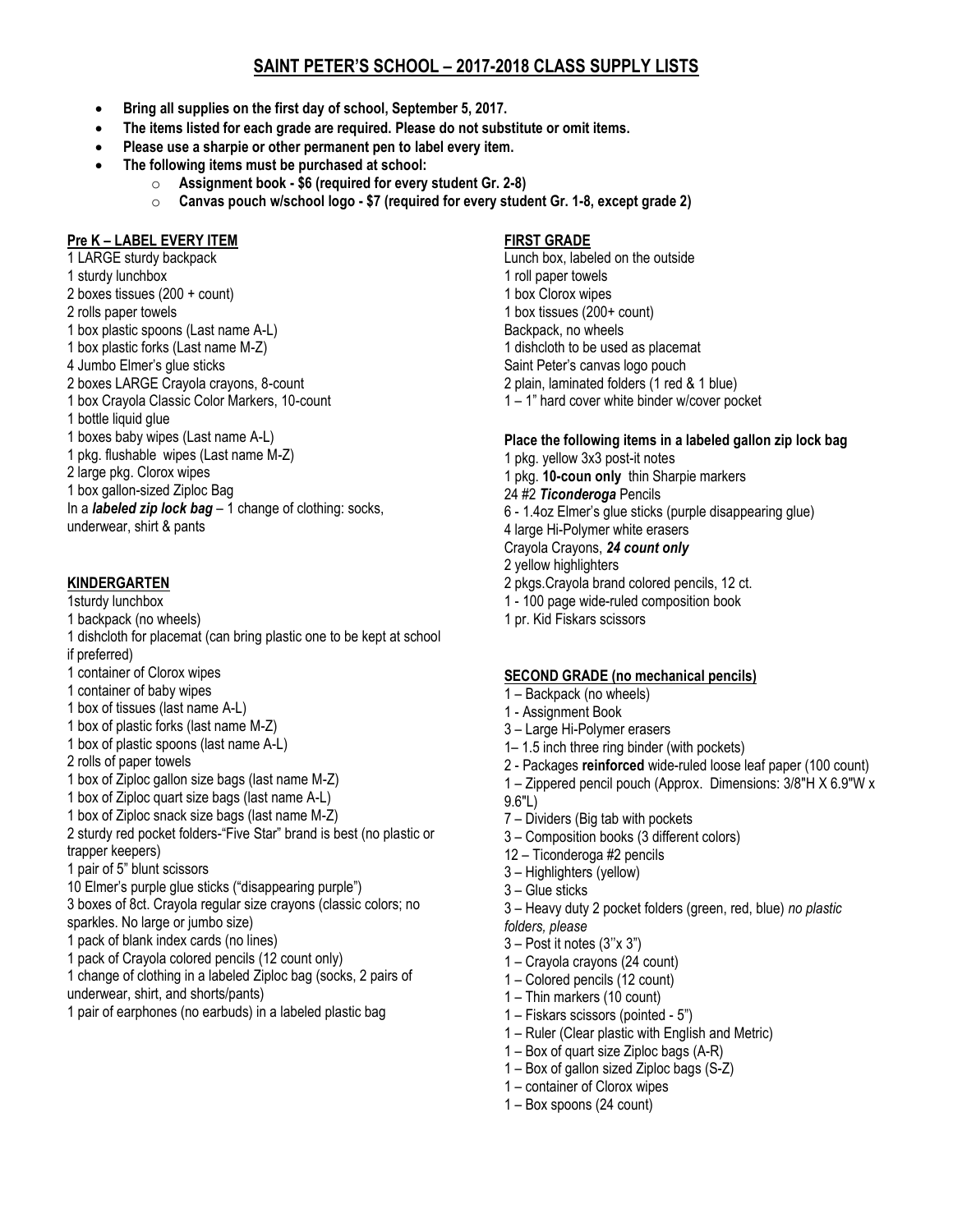## **SECOND GRADE, CONT.**

1 – Box forks (24 count)

- 2 Boxes of tissues (send 1 in September and 1 in January)
- 2 Rolls of paper towels (send 1 in September and 1 in January)

2 – Packages of unscented baby wipes (send 1 in September and 1 in January)

## At home:

\*Clear contact paper – Needed for covering soft texts at home the first week.

\*Fabric or paper book covers *(your choice)* Needed for covering hard texts at home the first week.

# **THIRD GRADE (no mechanical pencils)**

- \*\*Assignment book
- \*\*Zippered logo canvas pouch
- \*\*1 Math Beginner Journals
- 12" plastic ruler, std/metric
- 3 highlighters, any color
- 1 pkg, 200 wide-ruled filler paper
- 2 pkgs. 5 tab dividers w/pockets
- 1 box crayons, 24 ct.
- 1 100 pg Composition book, wide-ruled
- 48 Ticonderoga pencils 2 boxes 200+ tissues
- 3 box Clorox wipes
- 2" zippered binder
- 2 Medium pink erasers
- 3 rolls paper towels
- Backpack, no wheels
- 1 pkg. colored pencils
- 1 pr. 5 " blunt scissors
- 4 glue sticks
- 2 boxes unscented baby wipes
- 1 8-12oz. pump bottle of non-scented hand sanitizer
- 5 jumbo book socks
- 1 box gallon size Ziploc bags
- 1 pkg. white 3x5 index cards

## **FOURTH GRADE –**

#### *NO PERSONAL PENCIL SHARPENERS*

\*\* Zippered logo canvas pouch \*\* Assignment book 3 pkgs. 5 tab divider pockets 1 2" 3-ring binder Scissors, 5" sharp 3 highlighters 1 composition book 12" ruler, std/metric 3 glue sticks Erasers (big pink eraser) 2 boxes tissues (200+ ct) 1 box plastic spoons 1 box plastic forks 3 pkgs. filler paper 2 box Clorox wipes 2 boxes baby wipes 2 roll paper towels 1 box sandwich size Ziploc bags 1 box gallon-size Ziploc bags Tall Colored pencils, 24 ct. 1 box crayons, 24 ct. (boxes only) 2 packs white 3x5 index cards 24 #2 pencils (no mechanical pencils) 4 large book socks 1 pr. Earbuds (earphones) in a labeled plastic bag

## **FIFTH GRADE**

#### *NO MECHANICAL PENCILS*

\*\* zippered, logo canvas pouch \*\* Assignment book 2 composition books, 100 pgs.  $1 - 2$ " binder Scissors, 5" sharp 12" plastic ruler std/metric 3 boxes tissues 2 boxes unscented baby wipes 12 blue pens, non-clicking, non-ornamental Backpack, no wheels Markers, classic colors, broad, 8ct Crayons, regular 16 ct. Protractor, 6" w/arm 12 #2 pencils 1 pkg, sturdy dividers w/pockets 2 rolls paper towels Filler paper, wide-ruled, 200 pgs. Colored pencils, 12 ct. 2 glue sticks Safety compass 2 highlighters (pink & blue) 6 sturdy, laminated folders (1orange, 1 blue, 1 green) 1 bottle liquid glue 3x5 Index cards: 3pkgs white; 2 pkgs, color 1 box Clorox wipes 2 packs 3x3 Sticky Notes 1-2 Polymer White Eraser **For lockers: 1 shelf rack, magnets (optional). NO MIRRORS, WHITEBOARDS, AIR FRESHENERS RUGS, HANGING ORNAMENTSOR OTHER DECORATIONS ARE PERMITTED**